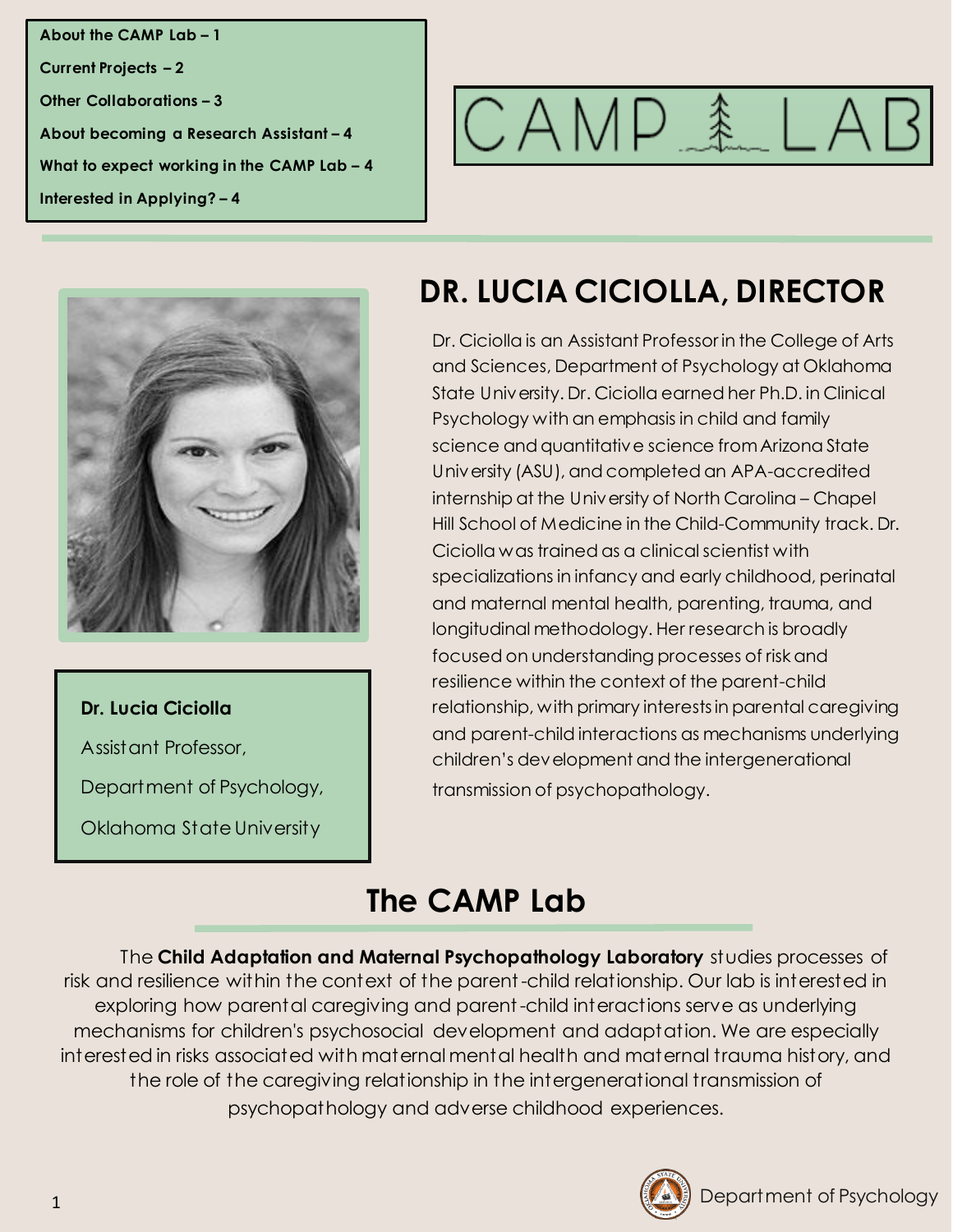## **Current Projects**

#### **PMAD Screening Tool**

This project aims to develop a brief, evidence-based, comprehensive screening tool for the spectrum of perinatal mood and anxiety disorders (PMADs). Early identification of maternal psychiatric symptoms during pregnancy and postpartum is crucial to the prevention and treatment of PMADs, and in turn, the promotion of family health and resilience. However, the screening tools most commonly used during the perinatal period are limited. This project hopes to gain a screening tool for the spectrum of PMADs that is rigorously validated for repeated use during pregnancy and postpartum in a nationally representative sample.





## **SLeep and Mother- Baby Regulation (SLMBR)**

The purpose of this study is to learn more about the risk factors that affect the emotional health of women during pregnancy and following childbirth. We want to understand how harmful childhood experiences and problems sleeping affect women's immune systems and emotional health, and how well babies sleep.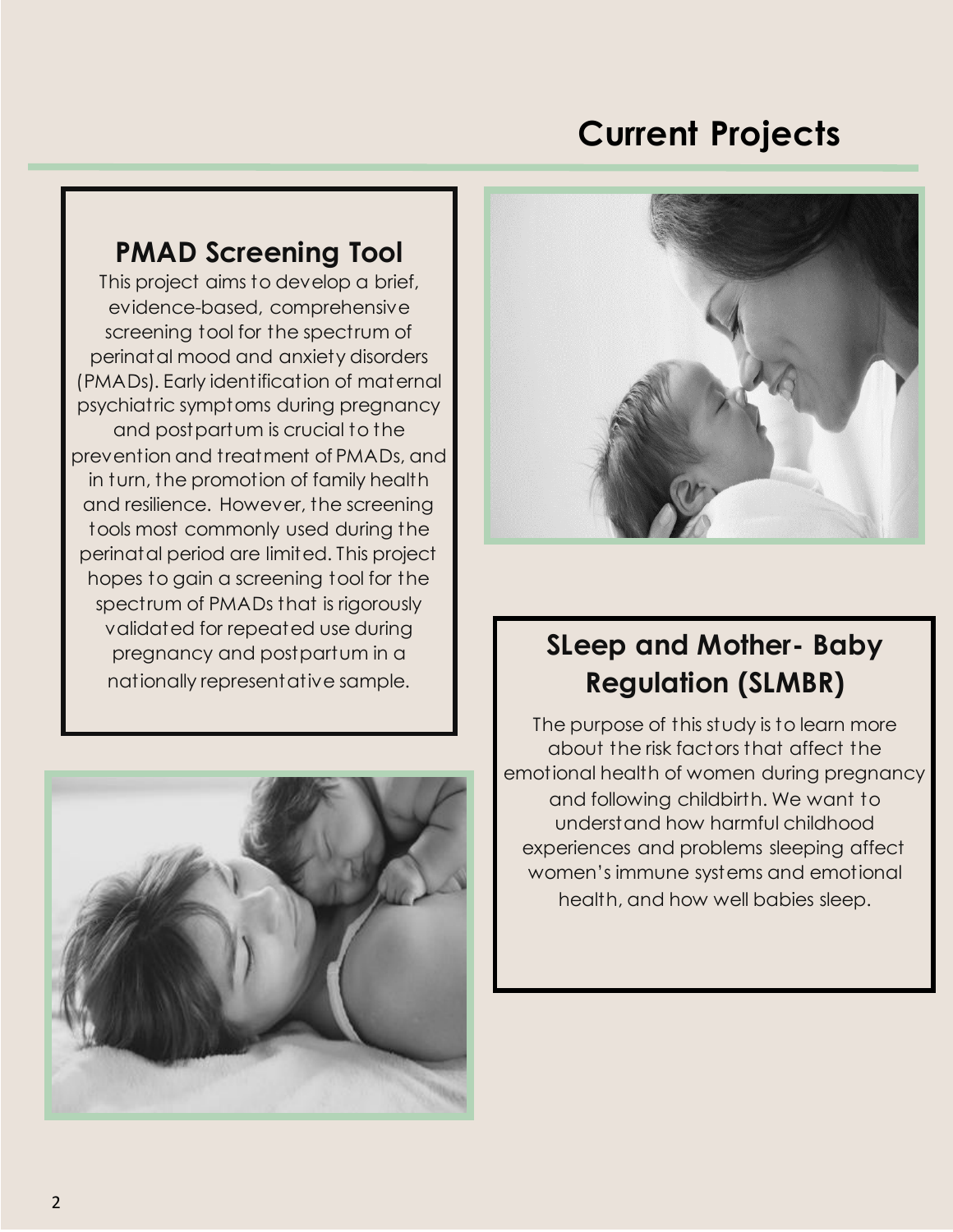#### **Dads & Development of Infants in Oklahoma (DADIO)**

This project aims to understand how different caregivers influence infant development. As a field, we know a lot about how differences in mothers' behavior is related to how infant and child health and development. We know much less, however, about how other caregivers contribute directly and indirectly to child outcomes. In particular, it is not clear how fathers support the development of their children and how they might differ from other caregivers like grandparents and step-parents. This study wants to understand the early life experiences for infants that help infants bounce back from hardships. We are interested in learning how families cope with common and uncommon stressors, how they support each other, and how family interactions affect the health of the entire family and the development of infants. We know very little about how fathers influence infant development and mothers' health. This project hopes to gain an understanding of how different physiological profiles (stress hormone levels) among family members are related to infant development. Therefore, we are studying different types of families to see how

### family members influence each other's health.

#### **The HATCH Project**

Researchers at Oklahoma State University, in collaboration with the Center for Integrative Research on Childhood Adversity are interested in learning more about new mothers and their infants in Oklahoma, especially their health, communities, and family relationships. We are recruiting pregnant women living in or around Tulsa, who will be first-time mothers, and are between the ages of 15 and 45 years old.